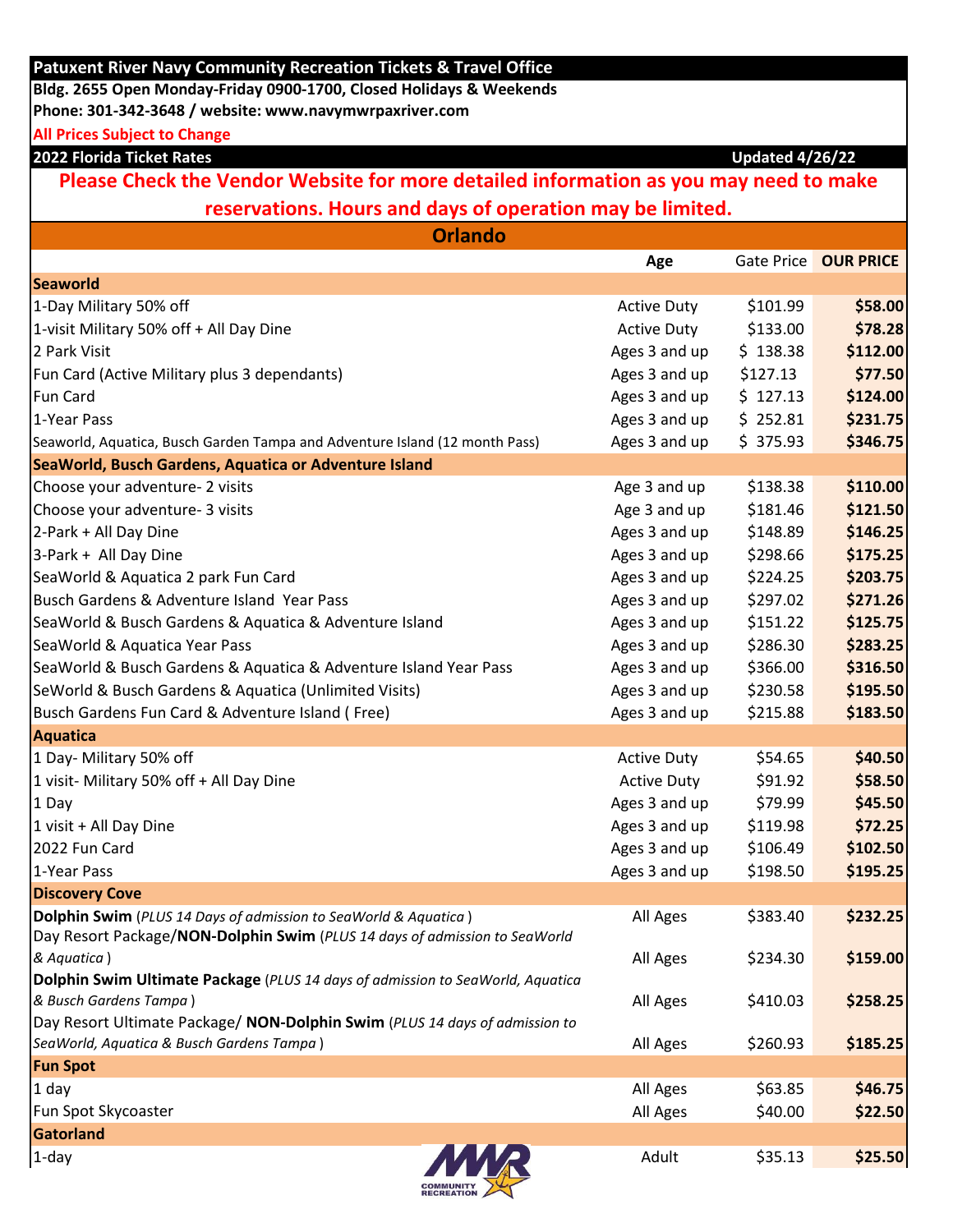|                                                   | Child age 3-12     | \$24.48  | \$17.75     |
|---------------------------------------------------|--------------------|----------|-------------|
|                                                   | military           | \$28.74  | <b>FREE</b> |
| Gatorland with Zipline (reservations required)    | restrictions apply | \$74.54  | \$55.00     |
| <b>Sleuths Mystery Dinner Shows</b>               |                    |          |             |
|                                                   | Adult              | \$70.24  | \$44.25     |
|                                                   | Child              | \$32.96  | \$24.25     |
| <b>Crayola Experience</b>                         |                    |          |             |
|                                                   | Age 2 and up       | \$28.74  | \$24.00     |
| <b>Medieval Times Orlando</b>                     |                    |          |             |
|                                                   | Adult              | \$67.98  | \$49.25     |
|                                                   | Child 12 and under | \$39.54  | \$38.25     |
| <b>Boggy Creek Airboat Rides</b>                  |                    |          |             |
| 30 Minute Ride                                    | Adults             | \$29.91  | \$24.25     |
|                                                   | Child 3-10         | \$25.63  | \$20.25     |
| 1-hour Day Airboat Ride                           | Adult              | \$51.31  | \$40.50     |
|                                                   | Child age 3-10     | \$42.75  | \$36.50     |
| 1-hour Night Airboat Ride                         | Adult              | \$58.80  | \$55.00     |
|                                                   | Child age 3-11     | \$53.45  | \$47.00     |
| <b>Madame Tussauds Orlando</b>                    |                    |          |             |
| $1$ -day                                          | Adult              | \$31.90  | \$21.25     |
|                                                   | Child age 4-12     | \$26.57  | \$17.75     |
| Madame Tussauds Orlando + Sealife                 | Adult              | \$42.55  | \$28.25     |
|                                                   | Child ages 3-12    | \$37.22  | \$24.75     |
| <b>Sealife Orlando Aquarium</b>                   |                    |          |             |
| $1$ -day                                          | Adult              | \$34.03  | \$23.25     |
| <b>Legoland Florida</b>                           | Child age 3-12     | \$28.70  | \$19.75     |
| 1 Day get the 2nd day free                        | Age 3 and up       | \$104.00 | \$64.25     |
| 1 Day get the 2nd day free with Water Park        | Age 3 and up       | \$137.09 | \$79.25     |
| 1 Day with 2nd day free Plus Peppa Pig Theme Park | Age 2 and up       | \$137.09 | \$79.25     |
| <b>WonderWorks</b>                                |                    |          |             |
| <b>All Access</b>                                 | Adult              | \$31.94  | \$22.00     |
|                                                   | Child ages 4-12    | \$25.55  | \$16.50     |
| <b>Wild Florida</b>                               |                    |          |             |
| 1 Hour Everglades                                 | Adult              | \$62.00  | \$50.00     |
|                                                   | Child ages 3-12    | \$43.00  | \$40.50     |
| 1 Hour Night                                      | All Ages           | \$71.50  | \$70.75     |
| 30 Minute                                         | Adult              | \$30.50  | \$27.75     |
|                                                   | Child ages 3-12    | \$27.50  | \$25.00     |
| <b>Animal Encounter</b>                           | All Ages           | \$43.00  | \$38.75     |
| $1/2$ Day                                         | Adult              | \$82.00  | \$73.25     |
|                                                   | Child ages 3-12    | \$71.50  | \$63.75     |
| Airboat Keeper for the Day                        | All Ages           | \$250.00 | \$182.25    |
| <b>Alligator Park</b>                             | Adult              | \$14.00  | \$12.00     |
|                                                   | Child ages 3-12    | \$10.00  | \$8.50      |
| 1 Hour Combo                                      | Adult              | \$79.00  | \$66.25     |
|                                                   | Child ages 3-12    | \$67.00  | \$51,75     |
| 1 Hour Private Everglade Tour                     | Ages 3+            | \$63.00  | \$63.00     |
| 30 Min Combo                                      | Adult              | \$59.00  | \$49.00     |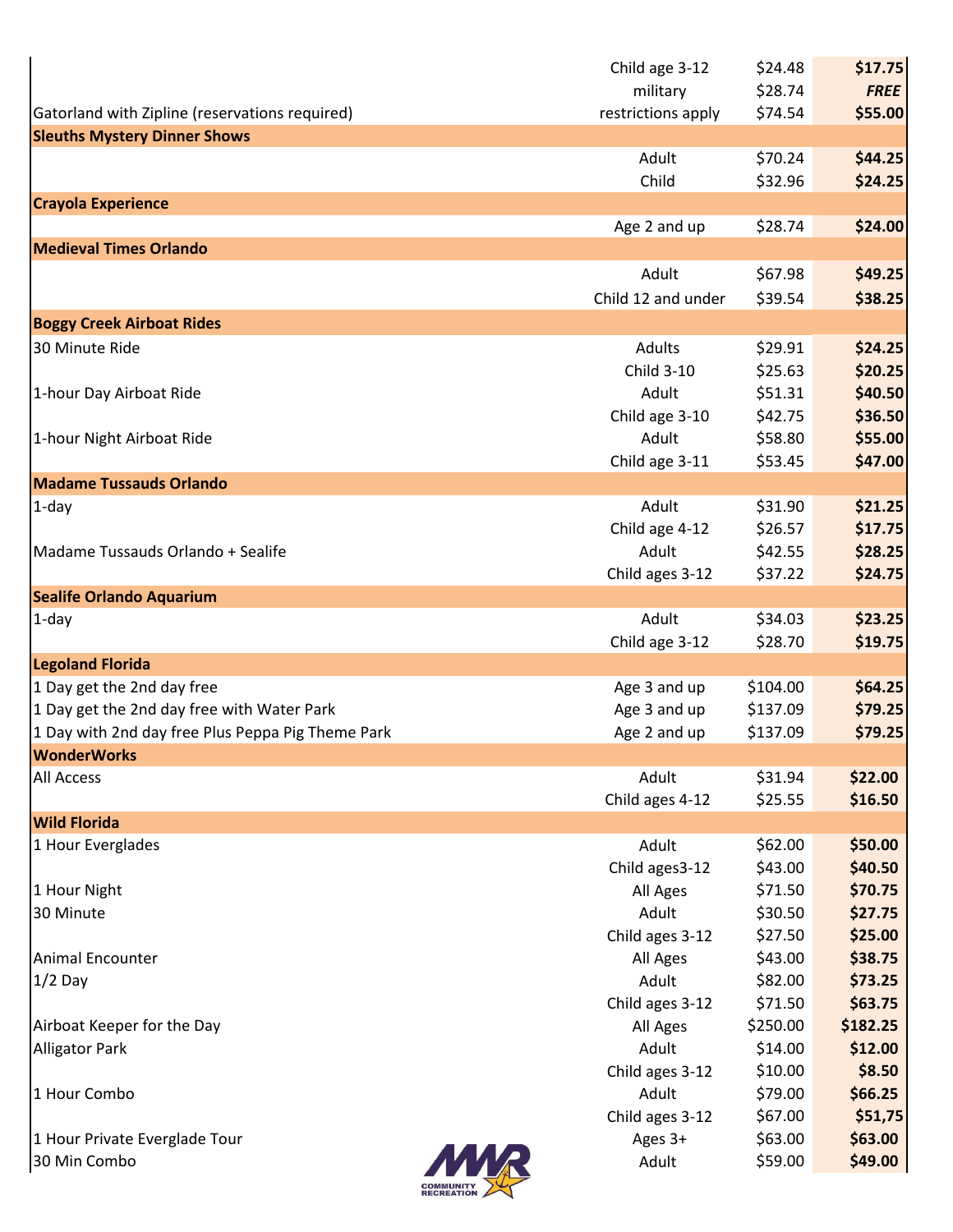|                                                                                | Child ages 3-12                | \$48.00              | \$42.25              |
|--------------------------------------------------------------------------------|--------------------------------|----------------------|----------------------|
| Safari Park                                                                    | Adult                          | \$29.00              | \$28.00              |
|                                                                                | Child ages 3-12                | \$20.00              | \$19.50              |
| <b>Go Card Orlando</b>                                                         |                                |                      |                      |
| 3 Day                                                                          | Adult<br>Child ages 3-12       | \$199.00<br>\$179.00 | \$174.25<br>\$157.00 |
| 5 Day                                                                          | Adult                          | \$269.00             | \$234.75             |
|                                                                                | Child ages 3-12                | \$269.00             | \$208.75             |
| Pick 2                                                                         | Adult                          | \$54.00              | \$49.00              |
|                                                                                | Child ages 3-12                | \$45.00              | \$41.25              |
| Pick 3                                                                         | Adult                          | \$69.00              | \$62.00              |
|                                                                                | Child ages 3-12                | \$59.00              | \$53.25              |
| Pick 4                                                                         | Adult                          | \$89.00              | \$79.25              |
|                                                                                | Child ages 3-12                | \$76.00              | \$68.00              |
| Pick 5                                                                         | Adult                          | \$104.00             | \$92.25              |
|                                                                                | Child ages 3-12                | \$91.00              | \$81.00              |
| <b>Tampa</b>                                                                   |                                |                      |                      |
| <b>Busch Gardens Tampa</b>                                                     |                                |                      |                      |
| $1-Day$                                                                        | Ages 3 and up                  | \$104.99             | \$90.75              |
| 1-visit + All Day Dine<br>Fun card                                             | Ages 3 and up<br>Ages 3 and up | \$149.79<br>\$144.36 | \$118.75<br>\$128.00 |
| 1- Year Pass                                                                   | Ages 3 and up                  | \$259.85             | \$231.75             |
| <b>Adventure Island</b>                                                        |                                |                      |                      |
| $1-Day$                                                                        | Ages 3 and up                  | \$90.61              | \$45.25              |
| <b>Fun Card</b>                                                                | Ages 3 and up                  | \$95.98              | \$82.25              |
| <b>Florida Aquarium</b>                                                        |                                |                      |                      |
| $1$ -day                                                                       | Adult                          | \$30.45              | \$28.25              |
|                                                                                | Child 3-11                     | \$25.95              | \$24.25              |
|                                                                                | SR 60+                         | \$27.45              | \$26.00              |
| <b>City Pass Tampa</b>                                                         |                                |                      |                      |
|                                                                                | Adult                          | \$274.00             | \$118.00             |
|                                                                                | Child                          | \$238.00             | \$104.25             |
| <b>Atlantic Coast</b><br>Kennedy Space Center Visitor's Complex Cape Canaveral |                                |                      |                      |
| 1 day Admission                                                                | Adult                          | \$60.99              | \$47.25              |
|                                                                                | Child Age 3-11                 | \$50.29              | \$39.00              |
| Fly with an Astronaut                                                          | Adult                          | \$220.40             | \$176.50             |
| <b>KSC Atlantis Annual Pass</b>                                                | Adult                          | \$102.72             | \$79.25              |
|                                                                                | Child Age 3-11                 | \$83.46              | \$64.50              |
| <b>Go Card Miami + Keys</b>                                                    |                                |                      |                      |
| 1 Day                                                                          | Adult                          | \$78.00              | \$69.75              |
|                                                                                | Child ages 3-12                | \$60.00              | \$54.00              |
| 2 Day                                                                          | Adult                          | \$120.00             | \$106.00             |
|                                                                                | Child ages 3-12                | \$93.00              | \$82.75              |
| 3 Day                                                                          | Adult                          | \$151.00             | \$132.75             |
|                                                                                | Child Age 3-11                 | \$119.00             | \$105.00             |
| 5 Day                                                                          | Adult                          | \$210.00             | \$183.75             |
|                                                                                | Child Age 3-11                 | \$177.00             | \$155.25             |
| Pick 2                                                                         | Adult                          | \$59.00              | \$55.25              |